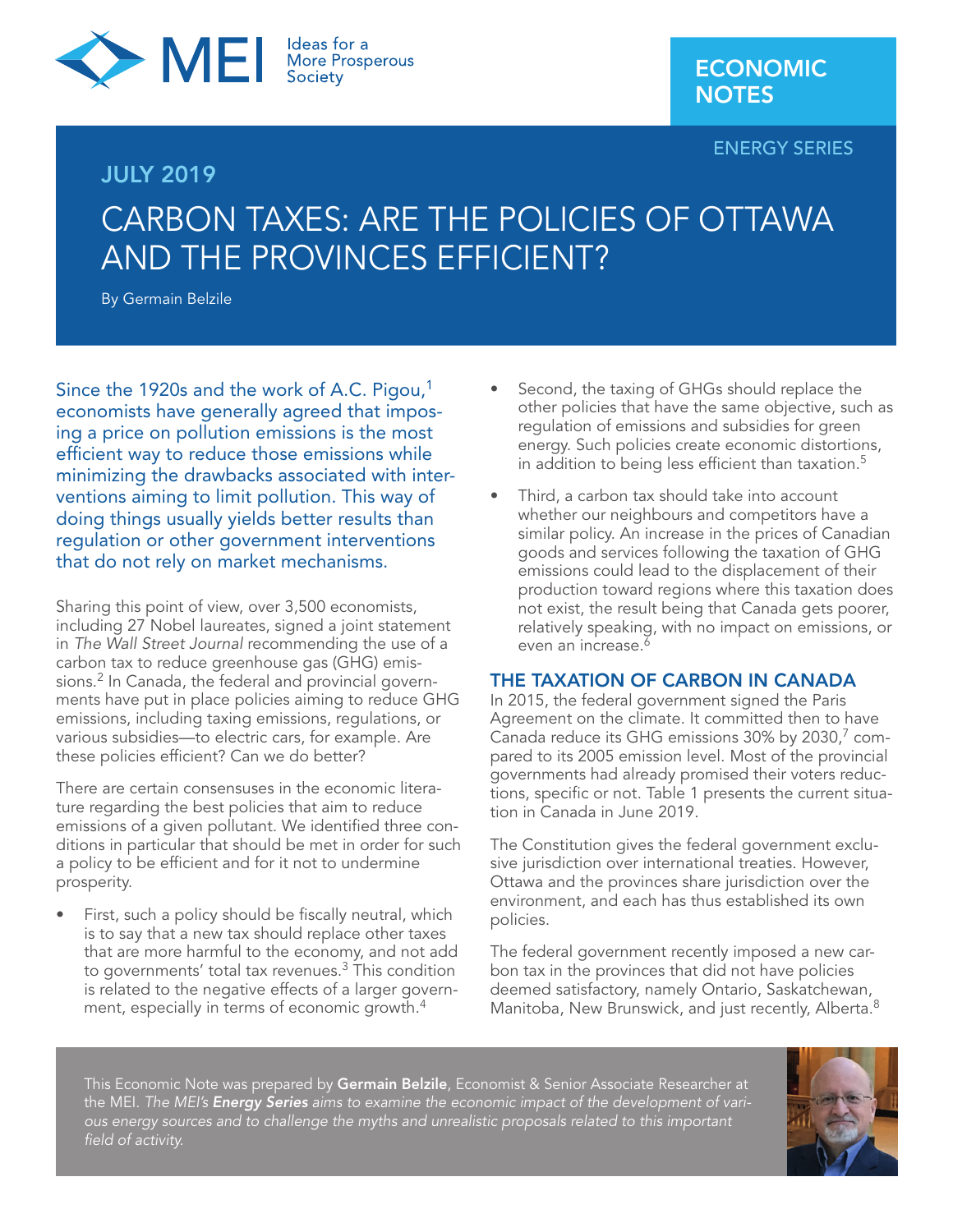This tax is the cause of discontent in these provinces, which are asking the courts to prevent the federal government from imposing it.<sup>9</sup> The other provinces, which have already put in place satisfactory mechanisms to establish a price on  $CO_2$  emissions, will be exempt from the federal tax. The rate of the federal tax will be \$50 per tonne in 2022,<sup>10</sup> about twice as high as the minimum price that will be in force in Quebec.<sup>11</sup>

In this context, are Canada's carbon tax policies efficient, in the sense that they respect the three basic conditions listed above?

#### *Are the Taxes Fiscally Neutral?*

In some provinces, like Quebec, carbon pricing mechanisms explicitly aim to increase government revenues.<sup>12</sup> In British Columbia, the tax was fiscally neutral to begin with (the government reduced individual income taxes by an amount equal to the revenues from the new tax), but this situation did not last, and the tax is now a net source of revenues for the province.<sup>13</sup> As for the federal tax, it will be fiscally neutral for households and certain organizations, since the Canadian government announced that it would return to them all revenues from the tax. Households will receive 90% of the revenues from the tax in the form of a cheque, which is more than the estimated amount they will have to pay for their GHG emissions.<sup>14</sup>

It is impossible for a company to pass on to consumers the cost of taxes that its competitors do not need to pay.

However, the federal tax will not be neutral for companies. Indeed, the federal government promised companies assistance that corresponds to less than 10% of the revenues from the tax, but this will be destined solely for small and medium sized businesses.<sup>15</sup> The tax will therefore not be fiscally neutral for large companies, who will not enjoy this subsidy.

#### *Do the Taxes Replace All of the Policies with the Same Objective?*

The second condition is not respected either, as governments subsidize projects to reduce greenhouse gas emissions. The purpose of the carbon tax is precisely to create incentives to reduce these emissions. In Ontario, the cost of reducing emissions through targeted policies ranges from \$100 per tonne for incentives to use trucks and buses that emit less GHGs, to \$500 per tonne for bike path subsidies.<sup>16</sup>

In Quebec, subsidies from the Green Fund had cost \$2.08 billion as of February 2019, and had led to the Table 1

## GHG commitments of Canadian governments: The situation in June 2019

| Government                     | <b>GHG</b> reduction<br>target                                                                                                 | <b>Means</b>                                                                                                          | <b>Fiscal neutrality</b>       |
|--------------------------------|--------------------------------------------------------------------------------------------------------------------------------|-----------------------------------------------------------------------------------------------------------------------|--------------------------------|
| Federal                        | -30% by 2030<br>compared to<br><b>2005</b> level                                                                               | Conditional<br>carbon tax +<br>subsidies                                                                              | Yes for<br>households          |
| <b>British Columbia</b>        | -40% by 2030<br>and -60% by<br>2040 compared<br>to 2007 level                                                                  | Carbon tax +<br>subsidies +<br>regulations +<br>other                                                                 | Yes at first, no<br>since 2013 |
| Alberta                        | N/A                                                                                                                            | Carbon tax on<br>large emitters +<br>100 Mt GHG<br>ceiling for oil<br>sands emissions<br>in 2030<br>(currently 70 Mt) |                                |
| Saskatchewan                   | N/A<br>No carbon tax                                                                                                           |                                                                                                                       | N/A                            |
| Manitoba                       | N/A                                                                                                                            | No carbon tax                                                                                                         | N/A                            |
| Ontario                        | -30% by 2030<br>compared to<br>2005 level                                                                                      | No carbon tax                                                                                                         | N/A                            |
| Quebec                         | -20% by 2020,<br>-37.5% by 2030,<br>and -80% by<br>2050 compared<br>to 1990 level                                              | California-<br>Quebec carbon<br>market + Green<br>Fund + other                                                        | No                             |
| <b>New Brunswick</b>           | -35% by 2030<br>compared to<br>1990 level                                                                                      | No carbon tax                                                                                                         | N/A                            |
| Nova Scotia                    | -10% by 2020<br>compared to<br>1990 level (for<br>GHGs from<br>electricity<br>production, -25%<br>by 2020 and<br>-55% by 2030) | Cap and trade<br>system + other                                                                                       | No                             |
| <b>Prince Edward</b><br>Island | -30% by 2030<br>compared to<br>2005 level                                                                                      | Increase in the<br>fuel tax*                                                                                          | Yes for<br>households          |
| Newfoundland and<br>Labrador   | Sectoral targets<br>only (no overall<br>target)                                                                                | \$20 per tonne<br>carbon tax,<br>potentially<br>adjusted to<br>maintain Atlantic<br>parity                            | <b>No</b>                      |

Note: Instead of imposing a new tax, Prince Edward Island increased its excise tax on fuel to satisfy federal requirements.

Sources: Environment and Climate Change Canada, "Progress towards Canada's greenhouse gas emissions reduction target," January 2019, p. 6; Office of the Parliamentary Budget Officer, *Fiscal and Distributional Analysis of the Federal Carbon Pricing System*, April 2019, p. 3; Government of British Columbia, *Clean BC, our nature, our power, our future*, p. 51; Charles Lammam and Taylor Jackson, "Examining Revenue Neutrality in British Columbia's Carbon Tax," Fraser Institute, February 2017, p. 25; Government of Alberta, Environment, Climate Change, Climate Change Legislation, Capping oil sands emissions; Government of Saskatchewan, Federal Carbon Tax; Government of Manitoba, "Made-in-Manitoba Climate and Green Plan," p. 5; Government of Ontario, Environment and energy, Protecting our environment, April 1st, 2019; Johanne Whitmore and Pierre-Olivier Pineau, *État de l'Énergie au Québec*, HEC Montréal, 2019, p. 50; Government of Quebec, Environment and the Fight against Climate Change, Le marché du carbone, un outil pour la croissance économique verte!; Government of New Brunswick, "Update on New Brunswick Climate Change Actions," December 2017, p. 4; Government of Nova Scotia, What Nova Scotia Is Doing; Government of Prince Edward Island, Climate Change Action Plan 2018-2023; Government of Newfoundland and Labrador, *The Way Forward*, p. 8.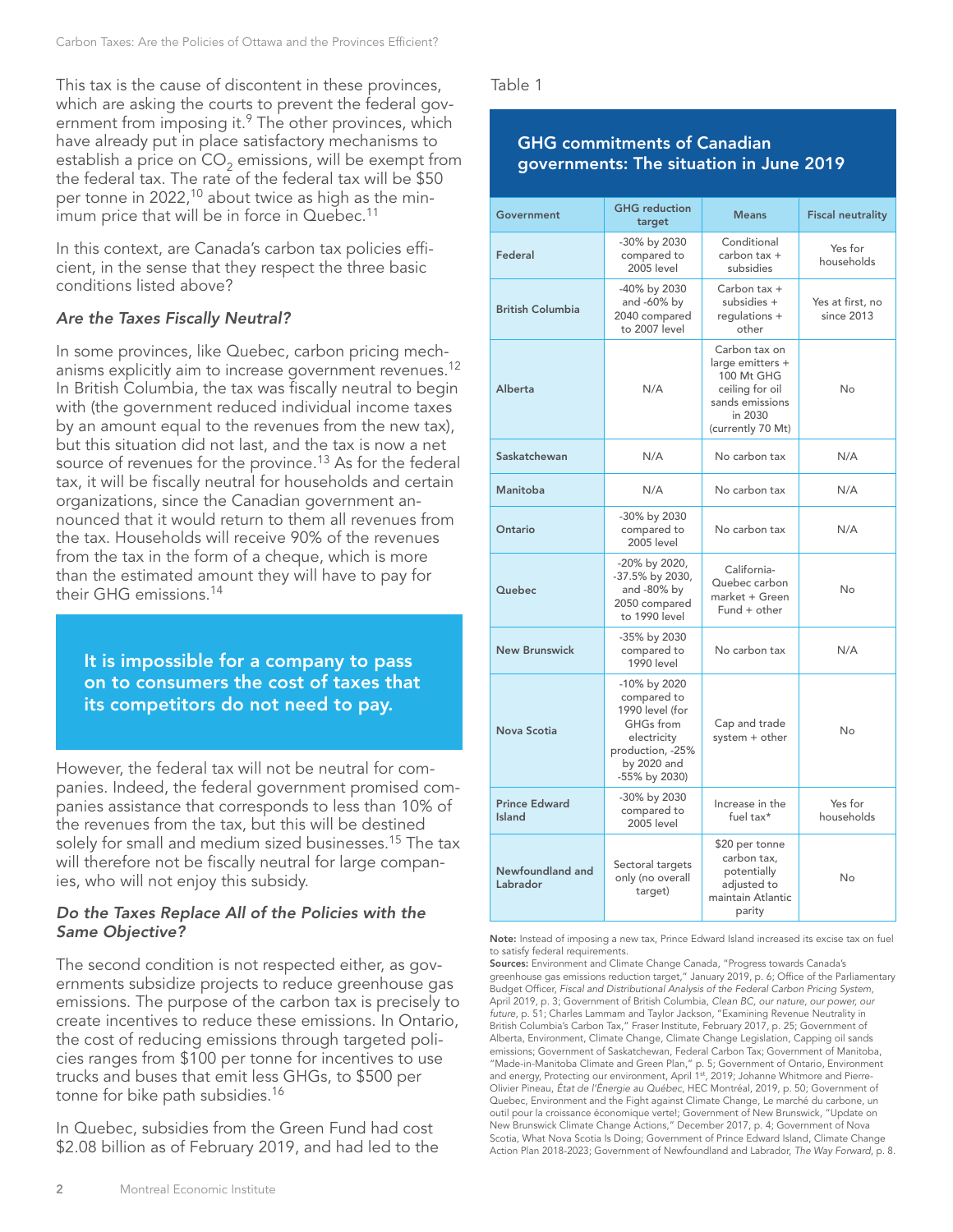reduction of 1.84 million tonnes of GHGs.17 The cost per tonne of GHGs eliminated through measures financed by the Green Fund, at some \$1,130, is around 56 times higher than the federal carbon tax in 2019, at \$20. There is no good reason for this waste of public funds. These policies are more popular than taxing carbon and more politically expedient,<sup>18</sup> but they must be eliminated if we decide to tax GHG emissions, which remains the most efficient measure.

#### *Do the Taxes Take the Competitive Context into Account?*

A carbon tax must take into account the competitive context of the Canadian economy. Otherwise, it could lead to the displacement of production and investment (and also jobs) from some more heavily taxed provinces toward other provinces, or toward the United States, where GHG emissions are not taxed everywhere,<sup>19</sup> and where there is already a competitive advantage due to lower taxes and less burdensome regulation.20

Such a scenario could even entail, far from a reduction of global GHG emissions, an actual increase. For example, if aluminum plants in Canada were to close because of the carbon tax, these could be relocated to countries whose environmental record is much worse than ours.<sup>21</sup>

If aluminum plants in Canada were to close because of the carbon tax, these could be relocated to countries whose environmental record is much worse than ours.

A Canadian Federation of Independent Business poll shows that the majority of Canadian SMEs would be forced to absorb the cost increases stemming from the imposition of the carbon tax.<sup>22</sup> It is indeed impossible for a company to pass on to consumers the cost of taxes that its competitors do not need to pay (something that is true both for the costs of the tax itself and for compliance costs associated with Canada's multiple layers of regulation).<sup>23</sup> Companies must therefore reduce their costs one way or another, for example by laying workers off, by reducing their expenditures, or by moving their production to less expensive locations.

## *Balkanized Regulation*

In addition to not respecting the three basic conditions (summarized in Table 2), another aspect of Canadian regulation aiming to limit  $CO<sub>2</sub>$  emissions undermines

#### Table 2

# Do the different carbon taxes in Canada respect the conditions of acceptability?

|                                               | <b>Condition 1</b>          |                                    | <b>Condition 2</b>              | <b>Condition 3</b>                                                    |
|-----------------------------------------------|-----------------------------|------------------------------------|---------------------------------|-----------------------------------------------------------------------|
|                                               | Neutral<br>for<br>consumers | <b>Neutral</b><br>for<br>companies | Only GHG<br>reduction<br>method | Takes into<br>account<br>policies of<br>neighbouring<br>jurisdictions |
| Provinces<br>subject to<br>the federal<br>tax |                             | X                                  | X                               | X                                                                     |
| Newfound-<br>land and<br>Labrador             | X                           | X                                  | X                               | X                                                                     |
| Quebec                                        | X                           | X                                  | X                               | X                                                                     |
| <b>British</b><br>Columbia                    | X                           | X                                  | X                               | X                                                                     |
| Prince<br>Edward<br>Island                    |                             | X                                  | X                               | X                                                                     |
| Nova Scotia                                   | X                           | X                                  | X                               | X                                                                     |

Sources: Municipal Affairs and Environment Climate Change Branch, *The Way Forward On Climate Change in Newfoundland and Labrador*, p. 18; Larry Hughes, "Why the carbon tax will cost some Maritimes families more than others," Dalhousie University, *Dal News*, February 22, 2019; Government of Quebec, Department of the Economy and Innovation, Le secteur, Aperçu de l'industrie, Marché du carbone, May 8, 2019; Kerry Campbell, "P.E.I. 'disappointed' in new fuel charge, but pleased to escape federal carbon tax," CBC.ca, October 23, 2018; Finance Ministry of Prince Edward Island, "Carbon Levy," March 7, 2019; Province of New Brunswick, *Transitioning to a Low-Carbon Economy New Brunswick's Climate Change Action Plan*, 2019; Ministry of the Environment, Conservation and Parks of Ontario, *Preserving and Protecting our Environment for Future Generations, A Made-in-Ontario Environment Plan*; Government of Manitoba, *A Made-in-Manitoba Climate and Green Plan Hearing from Manitoba*, 2017, p. 18; Government of Saskatchewan, "How Government is Reducing Emissions"; Alberta Innovates, *Focusing on outcomes: an action plan for climate leadership innovation*, February 2018, p. 15; Government of British Columbia, "Climate Action Areas."

its efficiency: its balkanization. Different carbon prices and different policies across the country increase the complexity and the costs of doing business. The different GHG emissions taxation systems therefore create additional costs for companies that operate in several provinces.

This problem is exacerbated by the intervention of the federal government, which is superimposing its regulation on top of provincial regulation. The Canadian government also adds to the level of uncertainty due to the legal challenges resulting from its intervention. It moreover seems likely that the dissenting provinces will not just give up if they lose before the courts.